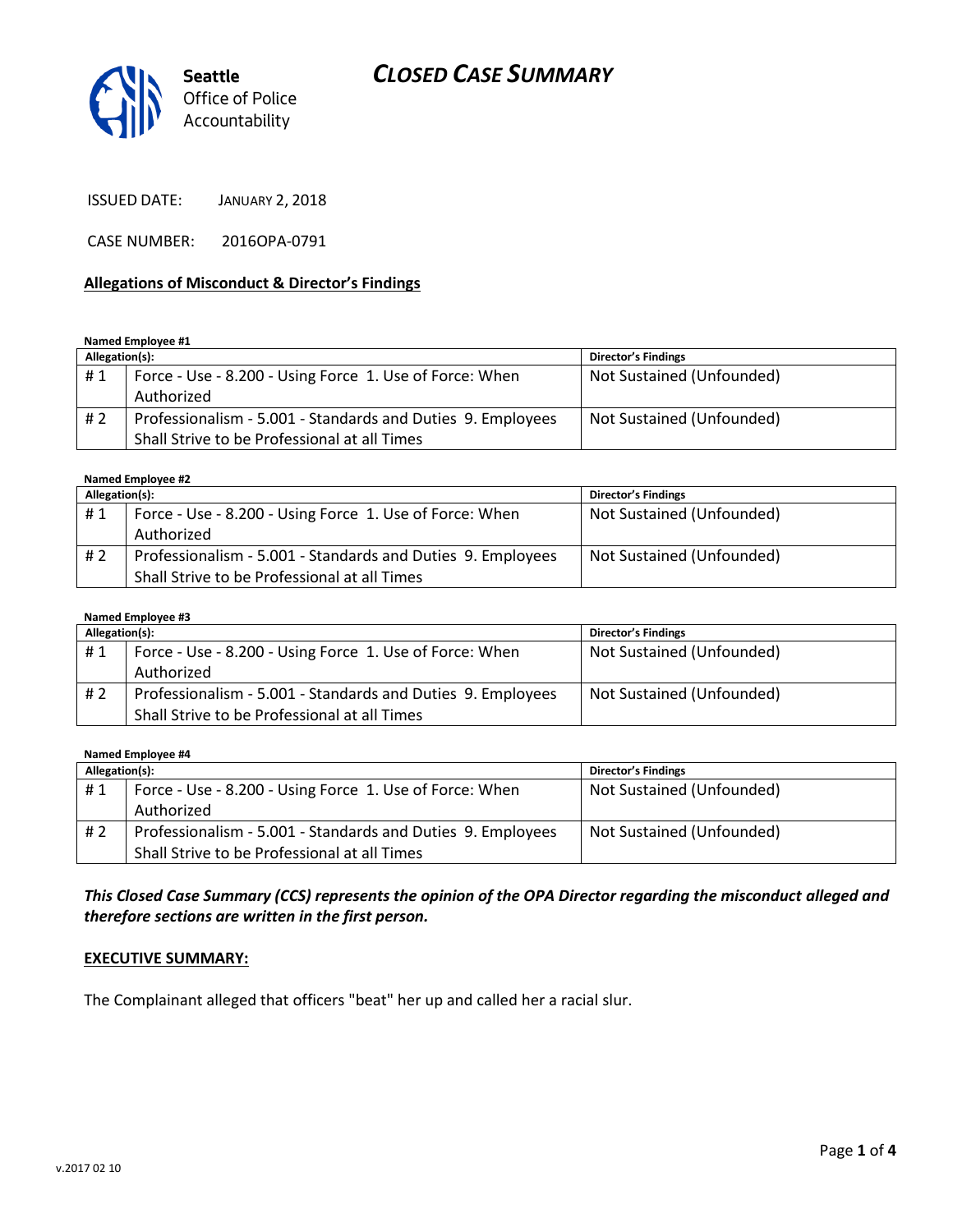

# *CLOSE CASE SUMMARY*

OPA CASE NUMBER: 2016OPA-0791

#### **ANALYSIS AND CONCLUSIONS:**

### **Named Employee #1 - Allegations #1** *Force - Use - 8.200 - Using Force 1. Use of Force: When Authorized*

The Complainant alleged that the Named Employees "beat" her up. The complainant was contacted based on an outstanding warrant for her arrest. She was uncooperative and passively resisted arrest by collapsing to the ground when the Named Employees attempted to handcuff her. She then refused to walk to the patrol car and, as a result, the Named Employees were forced to carry her. While she was being placed in the patrol car, the Complainant made several allegations that she was beat up by her ex-wife and the officers should arrest her ex-wife instead. The Complainant stated that her injuries, which included scratches to her neck and tears in her pants, were caused by her ex-wife. These statements were captured on In-Car Video (ICV).

Later in her interaction with the officers, and also captured on ICV, the Complainant alleged that the officers beat her up and called her a racial slur.

SPD Policy 8.200(1) requires that force used by officers be reasonable, necessary and proportional. Whether force is reasonable depends "on the totality of the circumstances" known to the officers at the time of the force and must be balanced against "the rights of the subject, in light of the circumstances surrounding the event." (SPD Policy 8.200(1).) The policy lists a number of factors that should be weighed when evaluating reasonableness. (*See id.*) Force is necessary where "no reasonably effective alternative appears to exist, and only then to the degree which is reasonable to effect a lawful purpose." (*Id.*) Lastly, the force used must be proportional to the threat posed to the officer. (*Id.*)

As indicated above, this entire incident was recorded on ICV. From my review of this video, there is no evidence that the Named Employees used any force on the Complainant other than the de minimis force used to handcuff her and carry her to the patrol vehicle. I find that this force was reasonable, necessary, and proportional, and thus consistent with policy.

The Named Employees had the lawful authority to place the Complainant under arrest for her outstanding warrant. When they tried to do so, the Complainant was belligerent and unreasonable and passively resisted attempts to handcuff her and to lead her to the patrol vehicle. At that point, it was reasonable to use force in order to make sure that she was handcuffed and placed into the patrol vehicle for transport. For these same reasons, the force was also necessary. Lastly, the force was proportional to the threat facing the officers. Force was only used when the Complainant resisted the Named Employees' attempts to handcuff her and secure her in the patrol vehicle. Notably, the Named Employees did not strike the Complainant or use anything other than the lowest level of force. Moreover, contrary to the Complainant's allegations, there was no evidence that she was "assaulted and hurt" by officers or that any officer beat her up.

For these reasons, I recommend that this allegation be Not Sustained – Unfounded.

Recommended Finding: **Not Sustained (Unfounded)**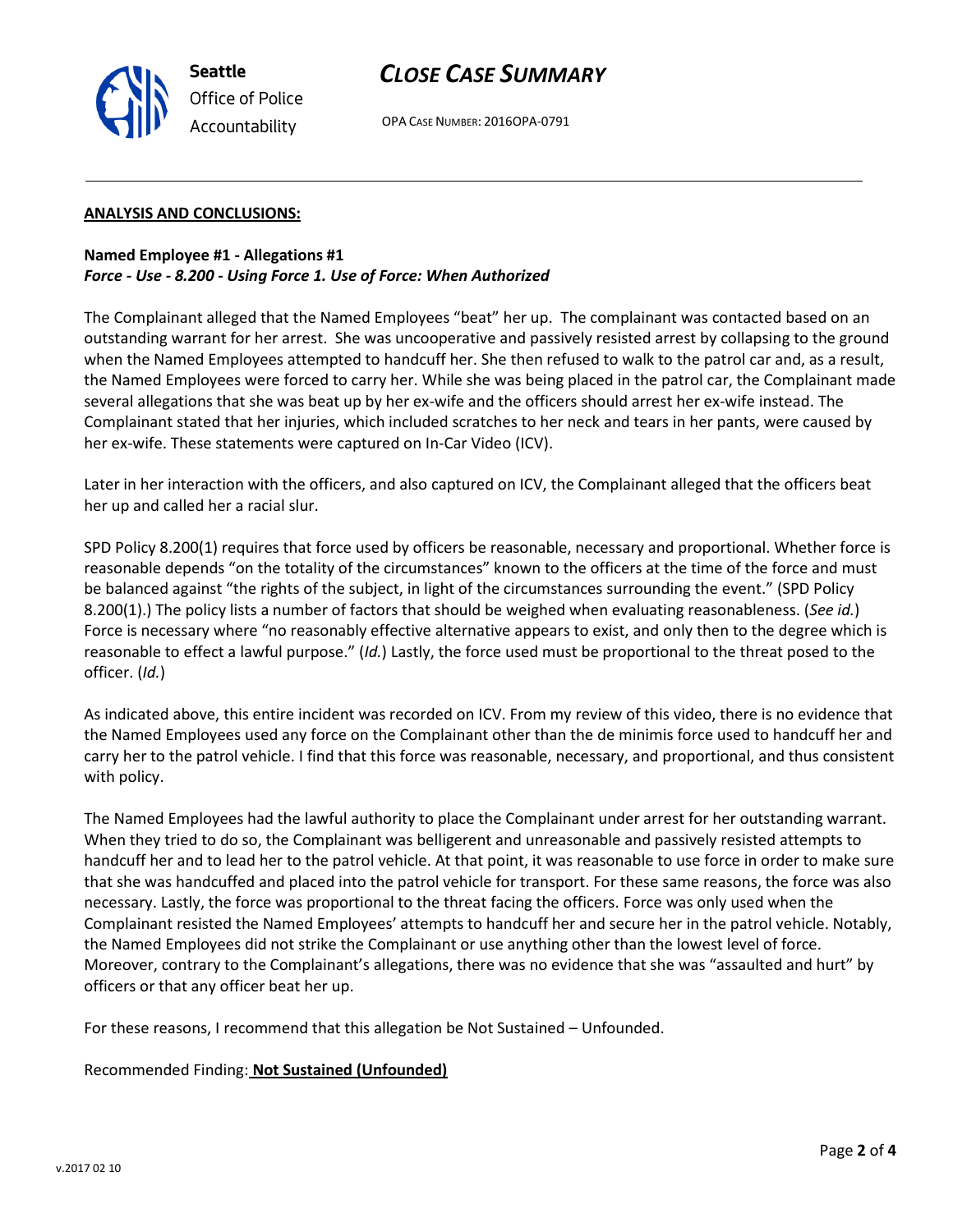



OPA CASE NUMBER: 2016OPA-0791

#### **Named Employee #1 - Allegation #2** *Professionalism - 5.001 - Standards and Duties 9. Employees Shall Strive to be Professional at all Times*

The Complainant alleged that one of the Named Employees called her a racial slur. The Complainant refused, however, to identify which officer used that slur towards her. The Complainant further failed to participate in OPA's investigation.

As indicated above, the entirety of this incident was captured on ICV. A review of this video indicated that at no point did any officer call her a racial slur. To the contrary, the video reflects that the Named Employees were calm and professional while interacting with the Complainant. This was the case even though the Complainant was belligerent and uncooperative and, herself, directed several slurs at an African American officer who was at the scene.

For these reasons, I recommend that this allegation be Not Sustained – Unfounded.

### Recommended Finding: **Not Sustained (Unfounded)**

#### **Named Employee #2 - Allegations #1** *Force - Use - 8.200 - Using Force 1. Use of Force: When Authorized*

For the same reasons as stated above (*see* Named Employee #1, Allegation #1), I recommend that this allegation be Not Sustained – Unfounded.

Recommended Finding: **Not Sustained (Unfounded)**

## **Named Employee #2 - Allegation #2** *Professionalism - 5.001 - Standards and Duties 9. Employees Shall Strive to be Professional at all Times*

For the same reasons as stated above (*see* Named Employee #1, Allegation #2), I recommend that this allegation be Not Sustained – Unfounded.

Recommended Finding: **Not Sustained (Unfounded)**

## **Named Employee #3 - Allegations #1** *Force - Use - 8.200 - Using Force 1. Use of Force: When Authorized*

For the same reasons as stated above (*see* Named Employee #1, Allegation #1), I recommend that this allegation be Not Sustained – Unfounded.

Recommended Finding: **Not Sustained (Unfounded)**